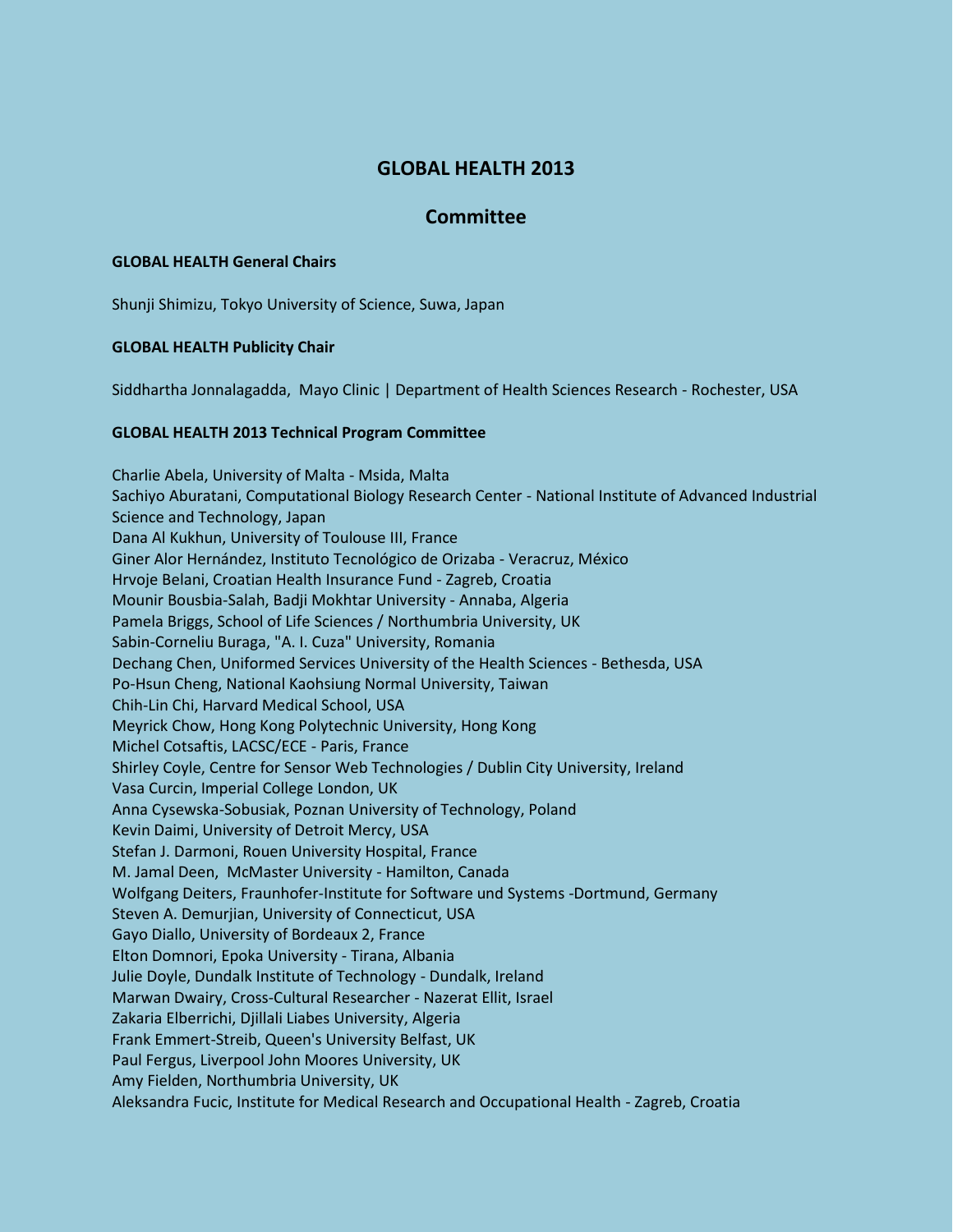Xiaohing Gao, Middlesex University, UK Nuno M. Garcia, Lusophone University of Humanities and Technologies - Lisbon, Portugal Hassan Ghasemzadeh, University of California Los Angeles (UCLA), USA Yi-Ke Guo, Imperial College London, UK Martha Harrell, Institute of Mathematical Physics (IMP) - Williamsburg, USA Harry Stewart Hochheiser, University of Pittsburgh, USA Vasant Honavar, Iowa State University - Ames, USA Jun (Luke) Huan, The university of Kansas, USA Kun Huang, Ohio State University, USA Hamidah Ibrahim, Universiti Putra, Malaysia Yoshiro Imai, Kagawa University, Japan Ravi Janardan, University of Minnesota-Twin Cities, USA Siddhartha Jonnalagadda, Mayo Clinic | Department of Health Sciences Research - Rochester, USA Jose M. Juarez, University of Murcia, Spain Aravind Kailas, University of North Carolina - Charlotte, USA Mehmed Kantardzic, University of Louisville, USA Ayten Karataş, Istanbul Technical University, Turkey Anastasia N. Kastania, Athens University of Economics and Business, Greece Okba Kazar, Biskra University, Algeria Hassan M. Khachfe, Lebanese International University, Lebanon Frank Klawonn, Helmholtz Centre for Infection Research - Braunschweig, Germany Antonio Lanatà, University of Pisa, Italy Tao Li, Florida International University, USA Yaohang Li, Old Dominion University, USA Marius George Linguraru, Sheikh Zayed Institute for Pediatric Surgical Innovation, USA Igor Ljubi, University College for Applied Computer Engineering - Zagreb, Croatia Zhiyuan Luo, Royal, Royal Holloway University of London, UK Malika Mahoui, IUPUI - Indianapolis, USA Jochen Meyer, OFFIS Institute for Computer Science, Germany Radha Nagarajan, University of Arkansas for Medical Sciences, USA Kazumi Nakamatsu, University of Hyogo, Japan Brendan O'Flynn, Tyndall National Institute, Ireland Michael Ochs, Johns Hopkins School of Medicine, USA Carlos Oberdan Rolim, Federal University of Rio Grande do Sul (UFRGS), Brazil Chika Oshima, Japan Society for the Promotion of Science / Faculty of Medicine - Saga University, Japan Danilo Pani, University of Cagliari, Italy Julien Penders, imec / Holst Centre, The Netherlands George Perry, The University of Texas at San Antonio, USA Miodrag Potkonjak, University of California - Los Angeles, USA David Riaño, Universitat Rovira i Virgili - Tarragona, Spain Carsten Röcker, RWTH Aachen University, Germany Alejandro Rodríguez González, University Carlos III of Madrid, Spain Saqib Saeed, Bahria University Islamabad, Pakistan Abdel-Badeeh M. Salem, Ain Shams University - Cairo, Egypt Majid Sarrafzadeh, UCLA, USA Shunji Shimizu, Tokyo University of Science - Suwa, Japan Jatinder Singh, University of Cambridge, UK Miki Sirola, Aalto University, Finland